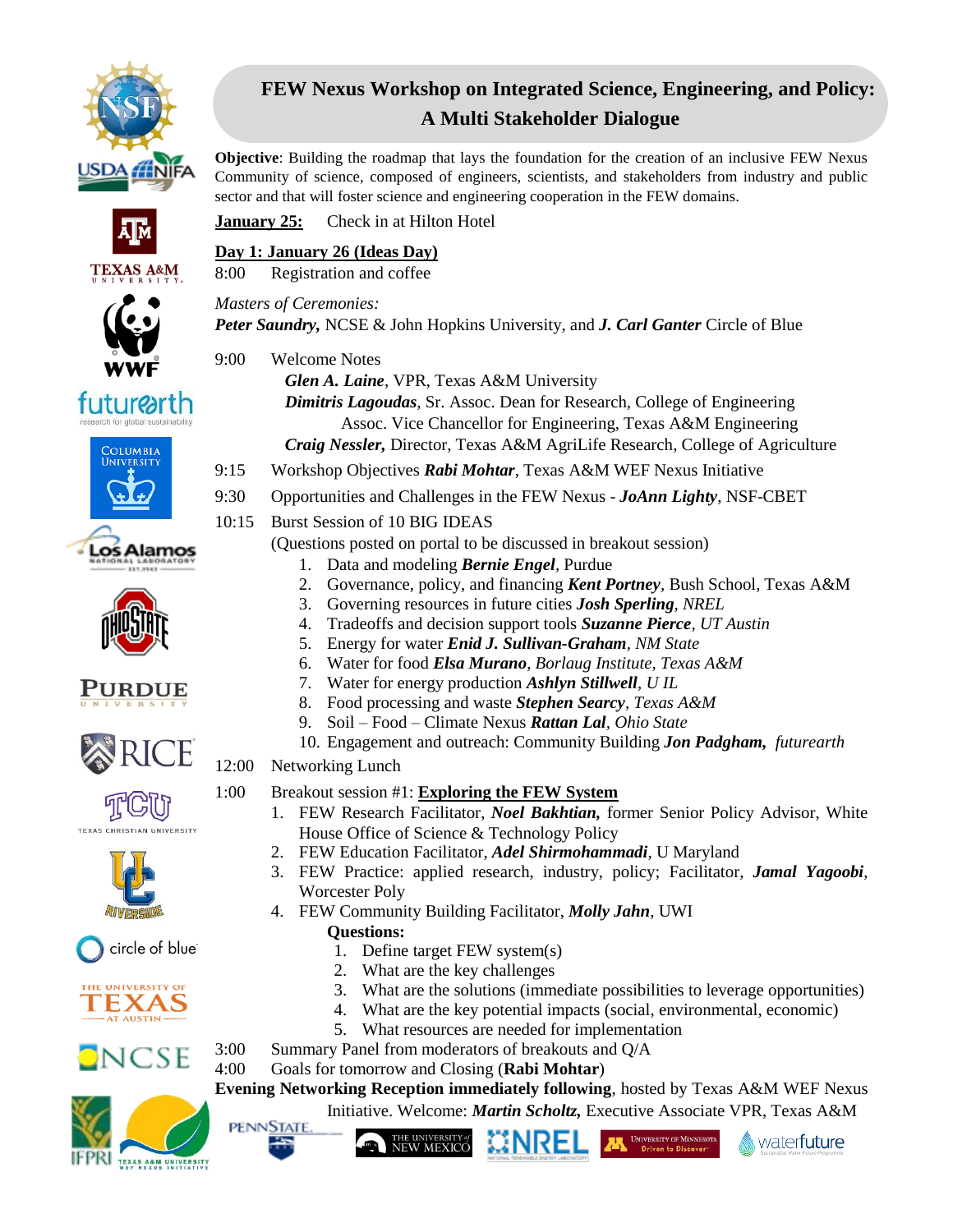

















circle of blue<sup>®</sup>







## **FEW Nexus Workshop on Integrated Science, Engineering, and Policy: A Multi Stakeholder Dialogue**

#### **Day 2: January 27 (Action Day)**

#### *Masters of Ceremonies*

*Jack Baldauf, Geosciences, Texas A&M and J. Carl Ganter, Circle of Blue*

- 9:00 Hotspot Nexus Live **J.** *Carl Ganter, Circle of Blue*
- 9:30 Science and Policy Panel with Q/A

Moderator, *J. Carl Ganter.* Panelists: *Rattan Lal, Ohio State, John Tracy, TX Water Resource Inst., Vanessa Casado Peres, TAMU Law, Astrid Hillers, Global Environmenal Facility*

#### **Kickoff Questions**:

- 1. How do you characterize the state of FEW science and policy interaction nationally?
- 2. What steps should be taken to improve the science base decisions related to FEW resources?
- 3. What policy changes can improve the science and science policy coherence in FEW resources?
- 10:30 Industry and Technology Panel with Q/A

 Moderator: *Michel Boufadel,* NJIT. Panelists: *Walid Saad, VA Tech, Andrea Putman, SoAR, Gerrit Hoogenboom, UFL*

#### **Kickoff Questions:**

- 1. Do we have the right incentives for innovations in the FEW system
- 2. What unique technological challenges / opportunities that FEW system exhibits?
- 3. What are the infrastructure and human capacity needed for fostering innovations in the FEW system.
- 11:30 12:00 Breakout assignments
- 12:00 Networking lunch

## 1:00 **Breakout session #2 Moving Forward: the Road map**

- a. Building on the white papers *Ali Fares*, PVAM
- b. Community of Science: RCN & e-portal *Katrina Bennett*, LANL
- c. INFEWS *Lucy M Camacho*, Texas A&M-Kingsville
- d. Belmont Forum *Rick Lawford*, Futurearth

## **Sessions Deliverables:**

- 1. Establish targets and priorities for the theme
- 2. Develop action plan including activities, timeline, teams and role for achieving the target.
- 3. Identify resources needed for implementation
- 4. Are there other targets that should be included?
- 3:00 Panel summaries and discussions
- 4:00 Conclusions and recommendations (**Brandi Schottel** and **Jim Jones**(NSF INFEWS) and **Rabi Mohtar TAMU WEF Nexus Initiative**)
- 4:00 Adjournment